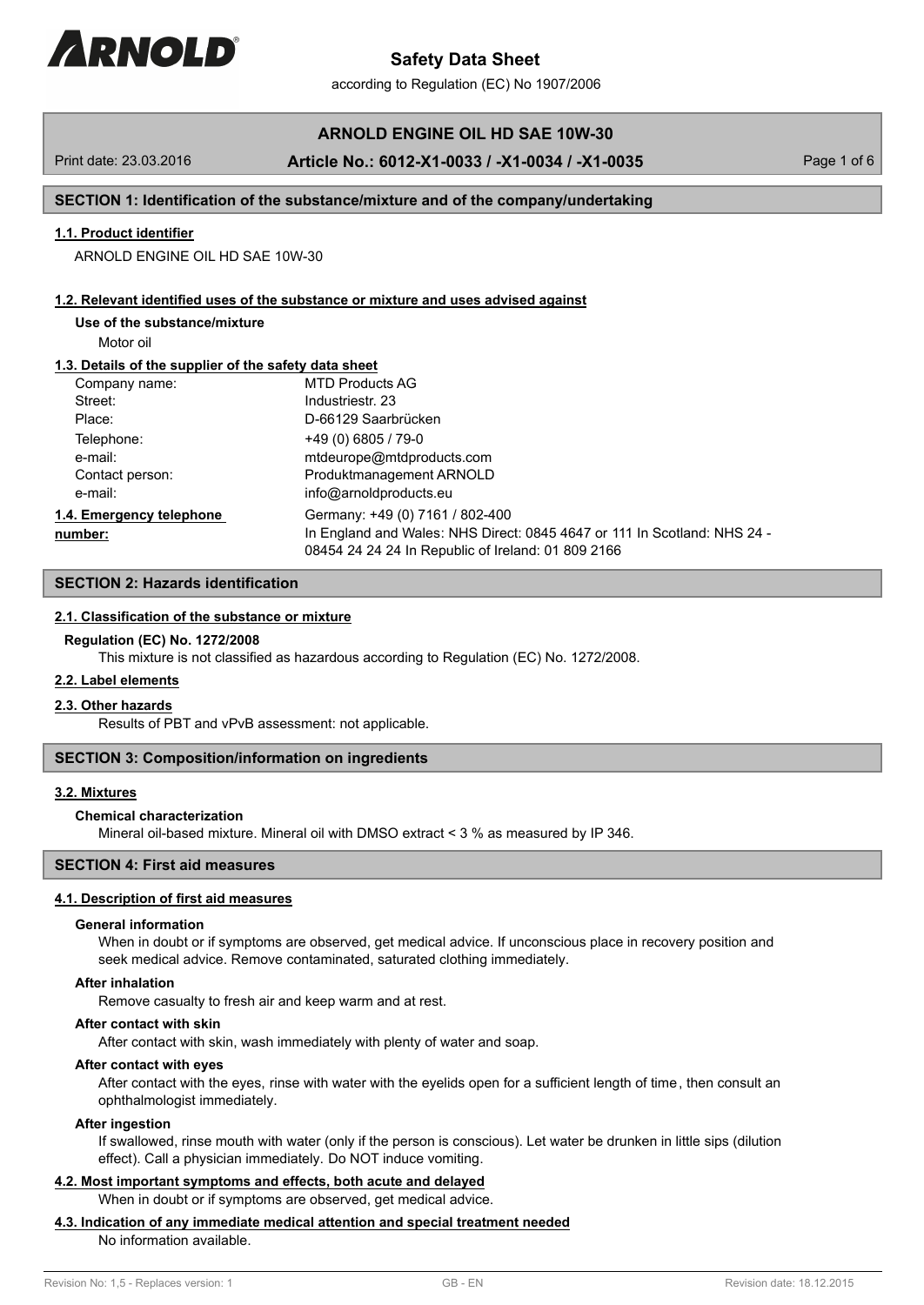

according to Regulation (EC) No 1907/2006

# **ARNOLD ENGINE OIL HD SAE 10W-30**

# Print date: 23.03.2016 **Article No.: 6012-X1-0033 / -X1-0034 / -X1-0035** Page 2 of 6

## **SECTION 5: Firefighting measures**

### **5.1. Extinguishing media**

## **Suitable extinguishing media**

alcohol resistant foam, Extinguishing powder, Carbon dioxide (CO2).

### **Unsuitable extinguishing media**

Full water jet.

## **5.2. Special hazards arising from the substance or mixture**

Hazardous decomposition products: Carbon monoxide. Carbon dioxide (CO2). Do not inhale explosion and combustion gases.

## **5.3. Advice for firefighters**

In case of fire: Wear self-contained breathing apparatus.

## **Additional information**

Collect contaminated fire extinguishing water separately. Do not allow entering drains or surface water. Do not allow to enter into soil/subsoil.

## **SECTION 6: Accidental release measures**

## **6.1. Personal precautions, protective equipment and emergency procedures**

See protective measures under point 7 and 8.

#### **6.2. Environmental precautions**

Do not allow to enter into surface water or drains. Do not allow to enter into soil/subsoil. Clean contaminated objects and areas thoroughly observing environmental regulations.

## **6.3. Methods and material for containment and cleaning up**

Absorb with liquid-binding material (e.g. sand, diatomaceous earth, acid- or universal binding agents). Treat the recovered material as prescribed in the section on waste disposal.

# **6.4. Reference to other sections**

See protective measures under point 7 and 8.

## **SECTION 7: Handling and storage**

## **7.1. Precautions for safe handling**

#### **Advice on safe handling**

Use personal protection equipment. Do no eat, drink or smoke when using this product. Provide fresh air. Handle and open container with care. Conditions to avoid: Generation/formation of aerosols.

#### **Advice on protection against fire and explosion**

No special measures are necessary.

#### **7.2. Conditions for safe storage, including any incompatibilities**

#### **Requirements for storage rooms and vessels**

Protect against: Frost. Keep away from heat. Protect against direct sunlight. Keep container tightly closed in a cool, well-ventilated place.

## **7.3. Specific end use(s)**

Observe technical data sheet.

## **SECTION 8: Exposure controls/personal protection**

#### **8.1. Control parameters**

## **8.2. Exposure controls**

## **Appropriate engineering controls**

See chapter 7. No additional measures necessary.

#### **Protective and hygiene measures**

When using do not eat, drink, smoke, sniff.

# **Eye/face protection**

Eye glasses with side protection.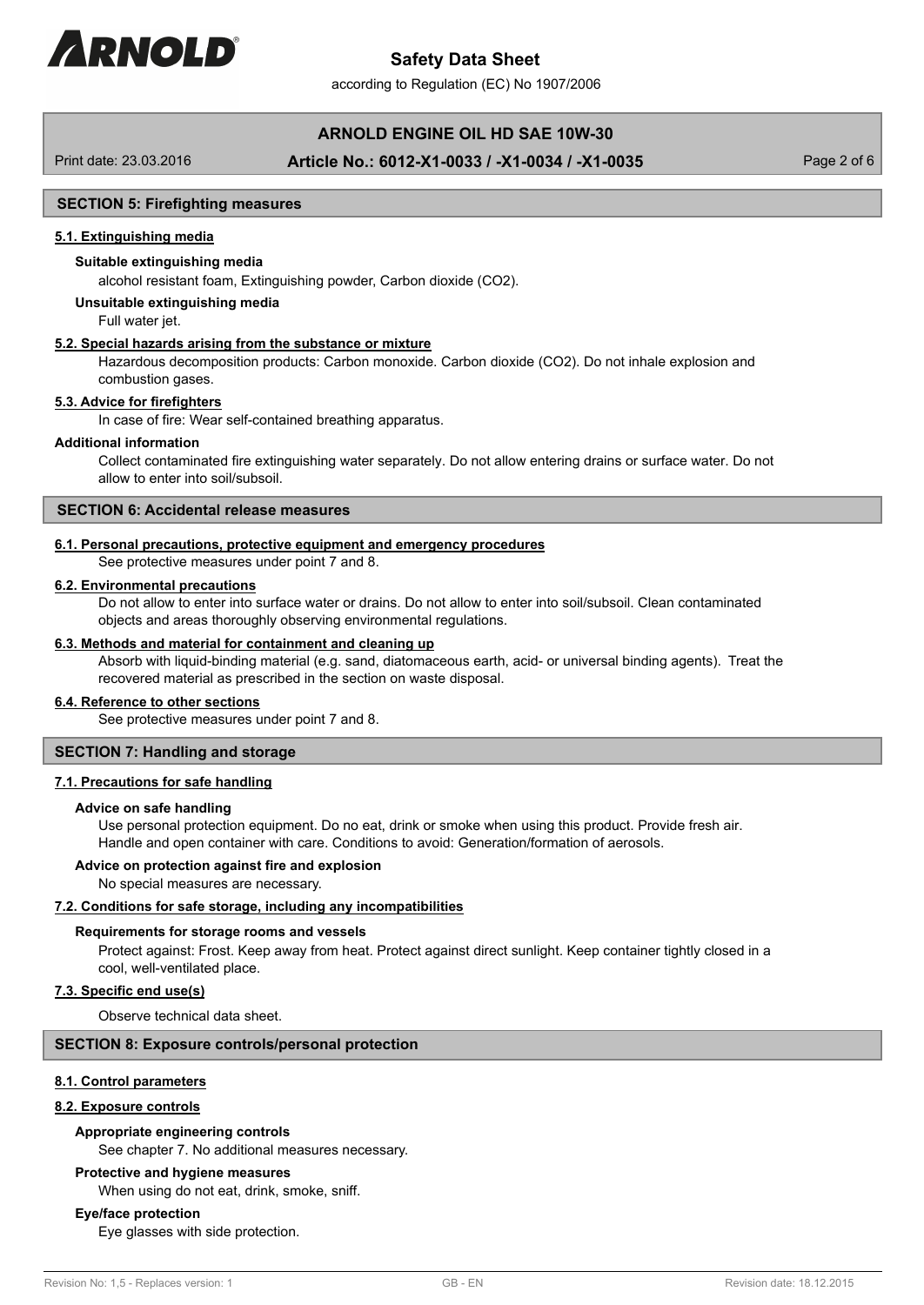

according to Regulation (EC) No 1907/2006

# **ARNOLD ENGINE OIL HD SAE 10W-30**

# Print date: 23.03.2016 **Article No.: 6012-X1-0033 / -X1-0034 / -X1-0035** Page 3 of 6

## **Hand protection**

Wear suitable gloves. Recommended glove articles: DIN EN 374. Suitable material: NBR (Nitrile rubber). Breakthrough time (maximum wearing time):  $> 480$  min (Thickness of the glove material: 0.4 mm). Breakthrough times and swelling properties of the material must be taken into consideration. For special purposes, it is recommended to check the resistance to chemicals of the protective gloves mentioned above together with the supplier of these gloves. Barrier creams can help protecting exposed skin areas. In no case should they be used after contact.

#### **Skin protection**

Protective clothing.

### **Respiratory protection**

With correct and proper use, and under normal conditions, breathing protection is not required. When splashes or fine mist form, a permitted breathing apparatus suitable for these purposes must be used. Suitable respiratory protection apparatus: Filtering Half-face mask (DIN EN 149), e.g. FFA P / FFP3.

#### **Environmental exposure controls**

Do not allow to enter into surface water or drains.

### **SECTION 9: Physical and chemical properties**

## **9.1. Information on basic physical and chemical properties**

| Physical state:                                 | liquid         |                           |                                  |
|-------------------------------------------------|----------------|---------------------------|----------------------------------|
| Colour:                                         | yellow-brown   |                           |                                  |
| Odour:                                          | characteristic |                           |                                  |
|                                                 |                |                           | <b>Test method</b>               |
| pH-Value:                                       |                | not applicable            |                                  |
| Changes in the physical state                   |                |                           |                                  |
| Melting point:                                  |                | not determined            |                                  |
| Initial boiling point and boiling range:        |                | not determined            |                                  |
| Pour point:                                     |                |                           | $<$ -30 °C DIN ISO 3016          |
| Flash point:                                    |                |                           | > 220 °C EN ISO 2592             |
| Lower explosion limits:                         |                | 0,6 vol. %                |                                  |
| Upper explosion limits:                         |                | 6,5 vol. %                |                                  |
| Ignition temperature:                           |                | not determined            |                                  |
| Decomposition temperature:                      |                | No information available. |                                  |
| Vapour pressure:<br>(at 20 $°C$ )               |                | $< 0.1$ hPa               |                                  |
| Density (at 15 °C):                             |                |                           | 0,87 g/cm <sup>3</sup> DIN 51757 |
| Water solubility:                               |                | insoluble                 |                                  |
| Partition coefficient:                          |                | not determined            |                                  |
| Viscosity / dynamic:                            |                | not determined            |                                  |
| Viscosity / kinematic:<br>(at 100 $^{\circ}$ C) |                |                           | 10 mm <sup>2</sup> /s DIN 51562  |
| Flow time:                                      |                | not determined            |                                  |
| Vapour density:                                 |                | not determined            |                                  |
| Evaporation rate:                               |                | not determined            |                                  |
| 9.2. Other information                          |                |                           |                                  |
| No information available                        |                |                           |                                  |

## **SECTION 10: Stability and reactivity**

**10.1. Reactivity**

No information available.

### **10.2. Chemical stability**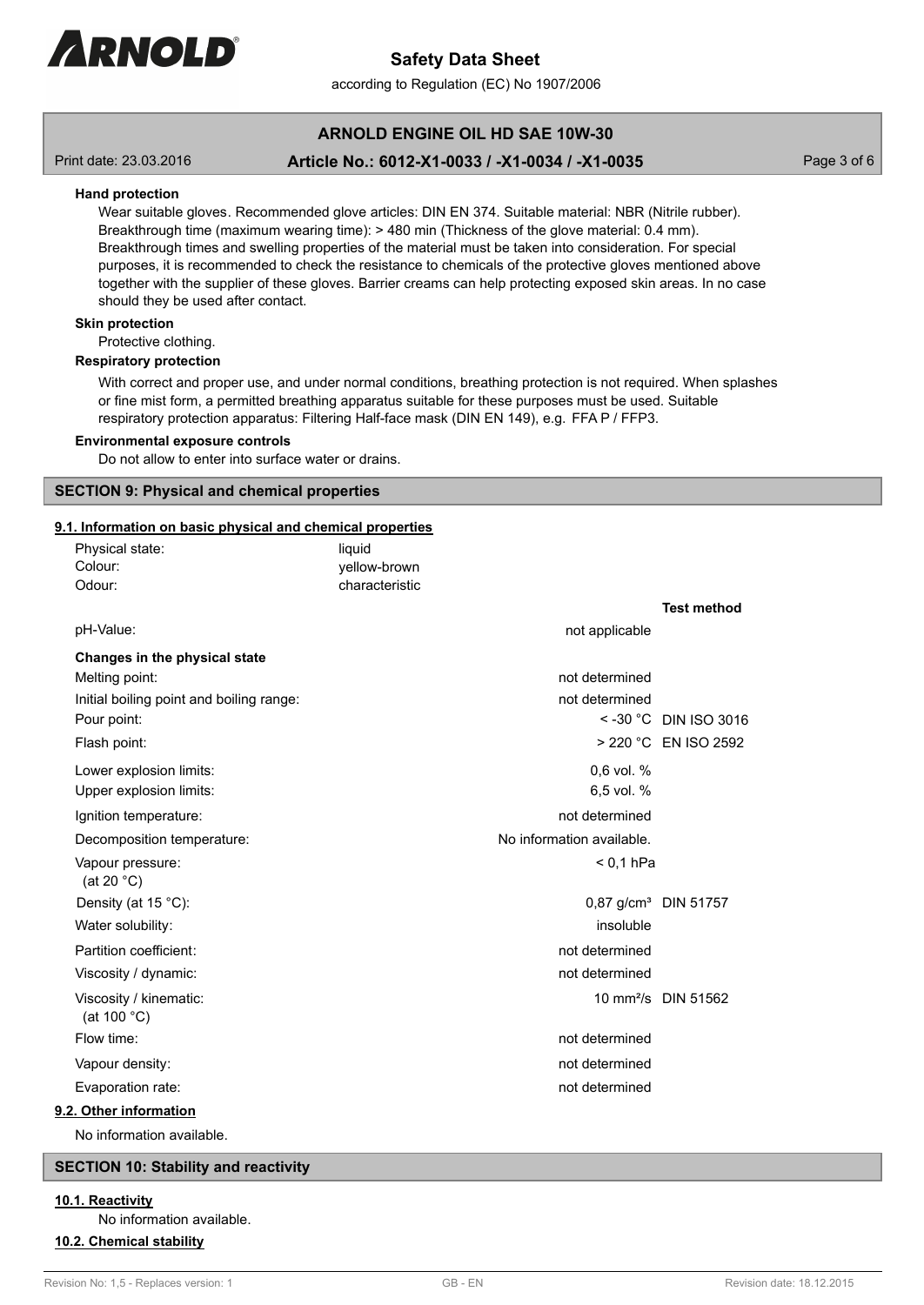

according to Regulation (EC) No 1907/2006

# **ARNOLD ENGINE OIL HD SAE 10W-30**

Print date: 23.03.2016 **Article No.: 6012-X1-0033 / -X1-0034 / -X1-0035** Page 4 of 6

# No information available.

# **10.3. Possibility of hazardous reactions**

No hazardous reaction when handled and stored according to provisions.

#### **10.4. Conditions to avoid**

**Heat** 

### **10.5. Incompatible materials**

No information available.

## **10.6. Hazardous decomposition products**

No information available.

## **SECTION 11: Toxicological information**

### **11.1. Information on toxicological effects**

#### **Acute toxicity**

Based on available data, the classification criteria are not met.

#### **Irritation and corrosivity**

Based on available data, the classification criteria are not met.

### **Sensitising effects**

Based on available data, the classification criteria are not met.

## **STOT-single exposure**

Based on available data, the classification criteria are not met.

### **Severe effects after repeated or prolonged exposure**

Based on available data, the classification criteria are not met.

## **Carcinogenic/mutagenic/toxic effects for reproduction**

Based on available data, the classification criteria are not met.

### **Aspiration hazard**

Based on available data, the classification criteria are not met.

#### **Practical experience**

#### **Other observations**

Keeping to the general worker's protection rules and the industrial hygienics, there is no risk in handling this product through the personnel.

## **SECTION 12: Ecological information**

#### **12.1. Toxicity**

There are no data available on the mixture itself.

# **12.2. Persistence and degradability**

There are no data available on the mixture itself.

#### **12.3. Bioaccumulative potential**

There are no data available on the mixture itself.

# **12.4. Mobility in soil**

No data available

# **12.5. Results of PBT and vPvB assessment**

No data available

# **12.6. Other adverse effects**

No data available

# **SECTION 13: Disposal considerations**

# **13.1. Waste treatment methods**

# **Advice on disposal**

Do not allow to enter into surface water or drains. This material and its container must be disposed of in a safe way. Waste disposal according to EC directives 75/442/EEC and 91/689/EEC in the corresponding versions, covering waste and dangerous waste.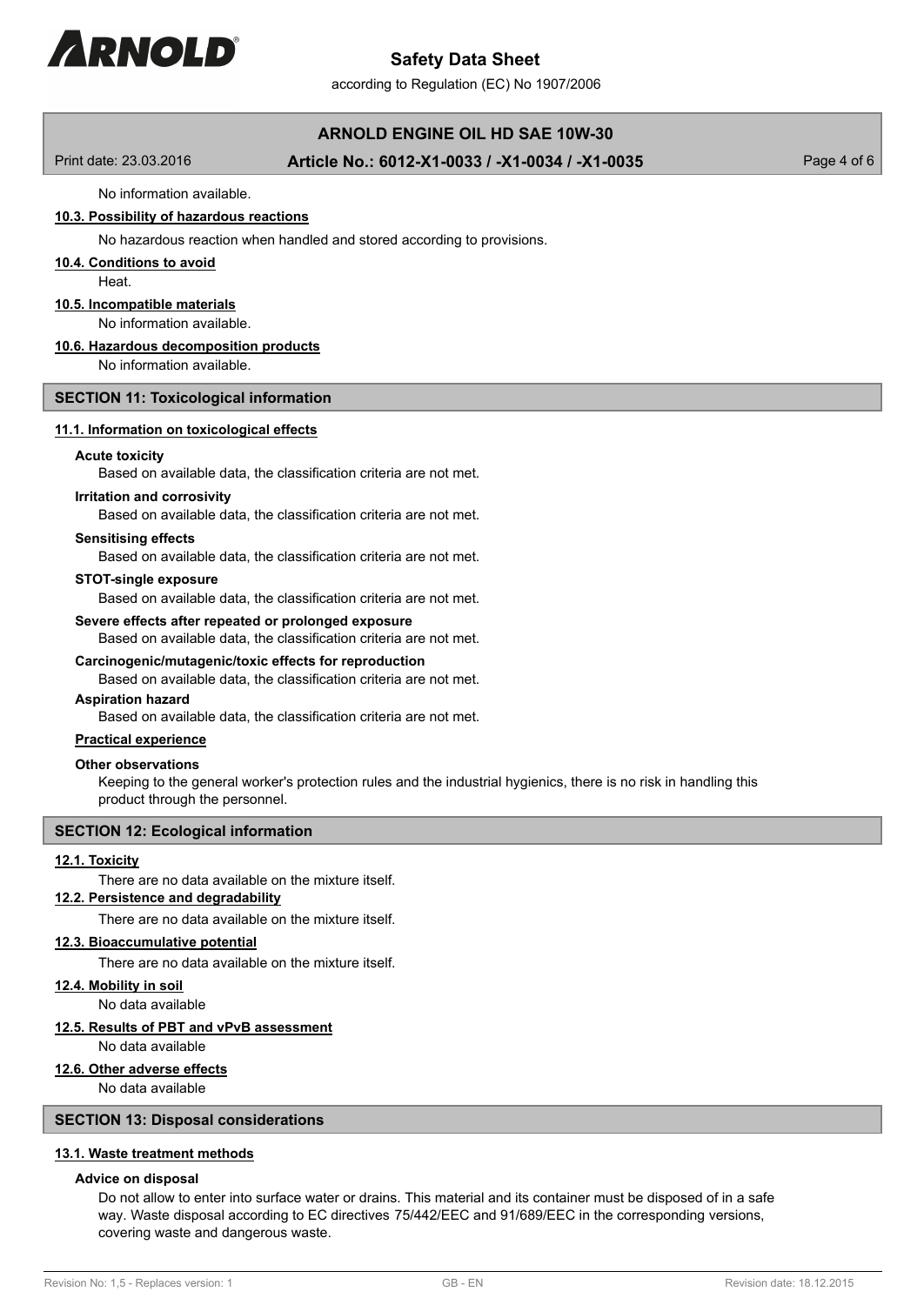

according to Regulation (EC) No 1907/2006

# **ARNOLD ENGINE OIL HD SAE 10W-30**

## Print date: 23.03.2016 **Article No.: 6012-X1-0033 / -X1-0034 / -X1-0035** Page 5 of 6

### **Waste disposal number of waste from residues/unused products**

130205 OIL WASTES AND WASTES OF LIQUID FUELS (except edible oils, and those in chapters 05, 12 and 19); waste engine, gear and lubricating oils; mineral-based non-chlorinated engine, gear and lubricating oils

Classified as hazardous waste.

## **Contaminated packaging**

Non-contaminated packages may be recycled. Consult the appropriate local waste disposal expert about waste disposal.

## **SECTION 14: Transport information**

| Land transport (ADR/RID)                                                                           |                                                                                                      |  |  |  |
|----------------------------------------------------------------------------------------------------|------------------------------------------------------------------------------------------------------|--|--|--|
| 14.1. UN number:                                                                                   | No dangerous good in sense of this transport regulation.                                             |  |  |  |
| 14.2. UN proper shipping name:                                                                     | No dangerous good in sense of this transport regulation.                                             |  |  |  |
| 14.3. Transport hazard class(es):                                                                  | No dangerous good in sense of this transport regulation.                                             |  |  |  |
| 14.4. Packing group:                                                                               | No dangerous good in sense of this transport regulation.                                             |  |  |  |
| <b>Marine transport (IMDG)</b>                                                                     |                                                                                                      |  |  |  |
| 14.1. UN number:                                                                                   | No dangerous good in sense of this transport regulation.                                             |  |  |  |
| 14.2. UN proper shipping name:                                                                     | No dangerous good in sense of this transport regulation.                                             |  |  |  |
| 14.3. Transport hazard class(es):                                                                  | No dangerous good in sense of this transport regulation.                                             |  |  |  |
| 14.4. Packing group:<br>Marine pollutant:                                                          | No dangerous good in sense of this transport regulation.<br><b>NO</b>                                |  |  |  |
| Air transport (ICAO)                                                                               |                                                                                                      |  |  |  |
| 14.1. UN number:                                                                                   | No dangerous good in sense of this transport regulation.                                             |  |  |  |
| 14.2. UN proper shipping name:                                                                     | No dangerous good in sense of this transport regulation.                                             |  |  |  |
| 14.3. Transport hazard class(es):                                                                  | No dangerous good in sense of this transport regulation.                                             |  |  |  |
| 14.4. Packing group:                                                                               | No dangerous good in sense of this transport regulation.                                             |  |  |  |
| 14.5. Environmental hazards                                                                        |                                                                                                      |  |  |  |
| <b>ENVIRONMENTALLY HAZARDOUS:</b>                                                                  | no                                                                                                   |  |  |  |
| 14.6. Special precautions for user<br>No data available                                            |                                                                                                      |  |  |  |
| 14.7. Transport in bulk according to Annex II of MARPOL73/78 and the IBC Code<br>No data available |                                                                                                      |  |  |  |
| <b>SECTION 15: Regulatory information</b>                                                          |                                                                                                      |  |  |  |
|                                                                                                    | 15.1. Safety, health and environmental regulations/legislation specific for the substance or mixture |  |  |  |
| EU regulatory information                                                                          |                                                                                                      |  |  |  |
| 2010/75/EU (VOC):                                                                                  | $0\%$                                                                                                |  |  |  |
| National regulatory information                                                                    |                                                                                                      |  |  |  |
| Water contaminating class (D):                                                                     | 1 - slightly water contaminating                                                                     |  |  |  |
| 15.2. Chemical safety assessment                                                                   |                                                                                                      |  |  |  |
| Chemical safety assessments for substances in this mixture were not carried out.                   |                                                                                                      |  |  |  |
| <b>SECTION 16: Other information</b>                                                               |                                                                                                      |  |  |  |

### **Changes**

This data sheet contains changes from the previous version in section(s): 15.

### **Abbreviations and acronyms**

ADR: Accord européen relatif au transport international des marchandises dangereuses par route (European Agreement concerning the International Carriage of Dangerous Goods by Road) RID: Règlement concernant le transport international ferroviaire des marchandises dangereuses (Regulations concerning the International Carriage of Dangerous Goods by Rail) IMDG: International Maritime Code for Dangerous Goods